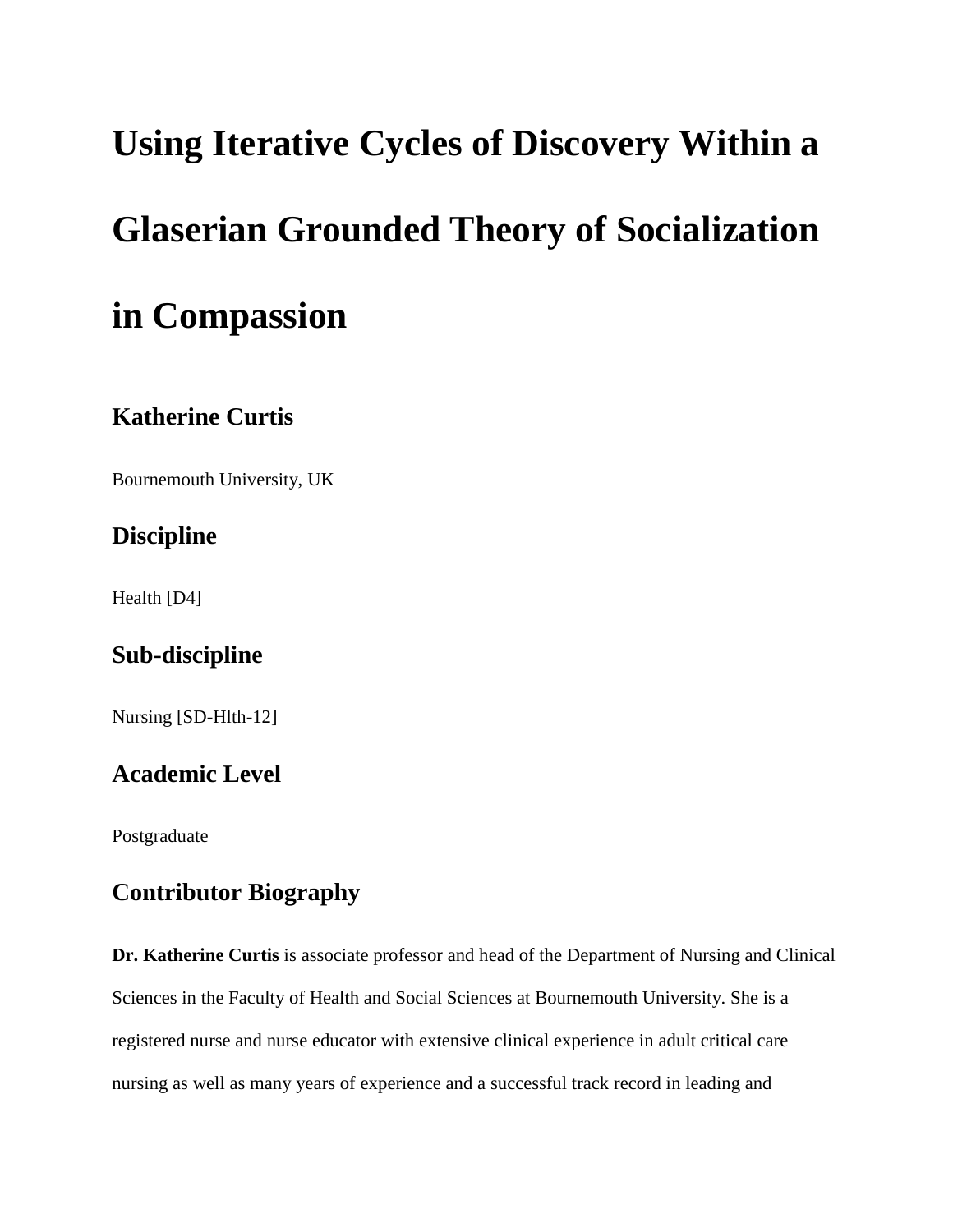managing undergraduate and postgraduate health professional preparation programs. She has a particular research interest in the socialization of compassionate practice and the sustainability of ethical practices within health care cultures and environments, attracting funding for research projects and practice innovations, and has published and presented her research nationally and internationally. She completed her registered general nurse education at St. Thomas' Hospital in London in 1984, a BSc (Hons) in psychology and social biology in 1991, an MSc in behavioral biology and healthcare in 1997, and became a Nursing and Midwifery Council (NMC) registered lecturer/practice educator in 2003. She is a senior fellow of the Higher Education Academy and holds a National Certificate in Workplace Mediation. She provides peer review to many health professional and education journals. In her role as head of the Department of Nursing and Clinical Sciences, she is responsible for leading the academic team in the fusion of high-quality education, research, and professional practice. Through her strategic leadership, she is keen to shape ongoing developments within the department that enable an excellent experience for students, staff, and all stakeholders.

#### **Published Articles**

- Curtis, K. (2015). Compassionate care: The student nurse perspective. *Nursing and Residential Care Journal, 17*, 641-642.
- Curtis, K. (2015). *Socialisation in compassionate practice*. Saarbrücken, Germany: Scholars' Press.
- Curtis, K. (2013). 21st century challenges faced by nursing faculty in educating for compassionate practice: Embodied interpretation of phenomenological data. *Nurse Education Today, 33*, 746-750.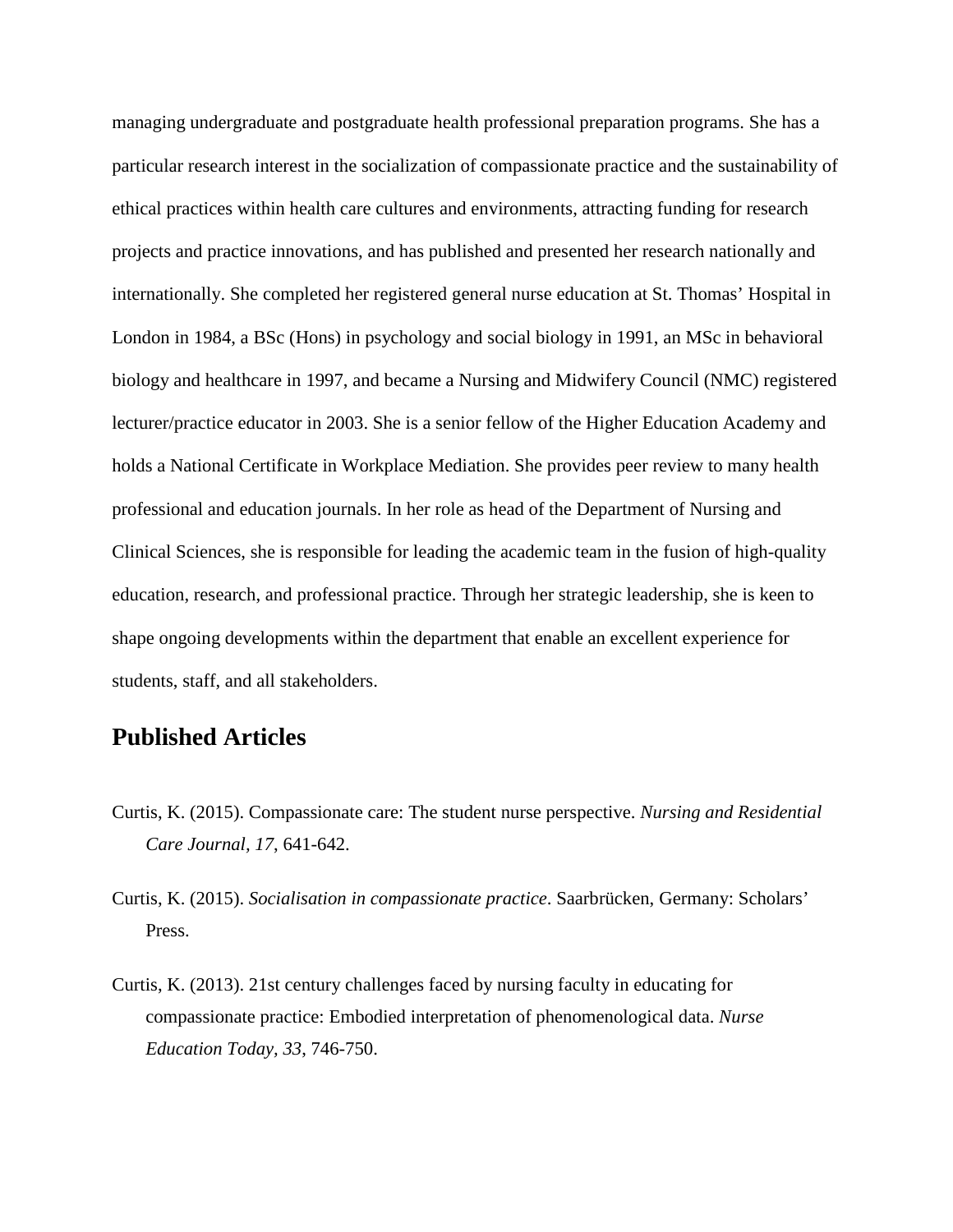- Curtis, K. (2013). Learning the emotional requirements of compassionate practice: Student nurse vulnerability and courage. *Nursing Ethics, 21*, 210-223.
- Curtis, K., Horton, K., & Smith, P. (2012). Student nurse socialisation in compassionate practice: A grounded theory study. *Nurse Education Today, 32*, 790-795.

Curtis, K. (2012) Keep compassion alive. *Nursing Standard, 26*, 64.

#### **Abstract**

In 2007, I embarked on an exploratory study to understand the professional socialization experiences of student nurses within 21st-century nursing in the United Kingdom. The study enabled me to develop postgraduate research expertise and gain a PhD, as well as add to the body of knowledge on nursing education that could enable development of an improved student experience and improved professional preparation for clinical practice. During the early phases of the study, it became clear that grounded theory was the best "fit" for my epistemological position on the knowledge of social reality and for the focus on student nurse socialization. However, the journey of discovery using grounded theory was not without its challenges. This case study illustrates some of the challenges and opportunities when using grounded theory. It demonstrates the iterative processes that enable emergence of new understanding grounded in participants' experiences. It also demonstrates the challenges of discovering a plethora of approaches described as grounded theory alongside my decision to adopt a traditional Glaserian approach within my study. My PhD study found that student nurses experienced challenges within their socialization in compassionate practice. Their socialization created dissonance between the professional ideals of compassionate practice and the practice reality. The findings from my study preceded a significant refocus on compassion during 2012 within UK nursing as well as all National Health Service practice and professions.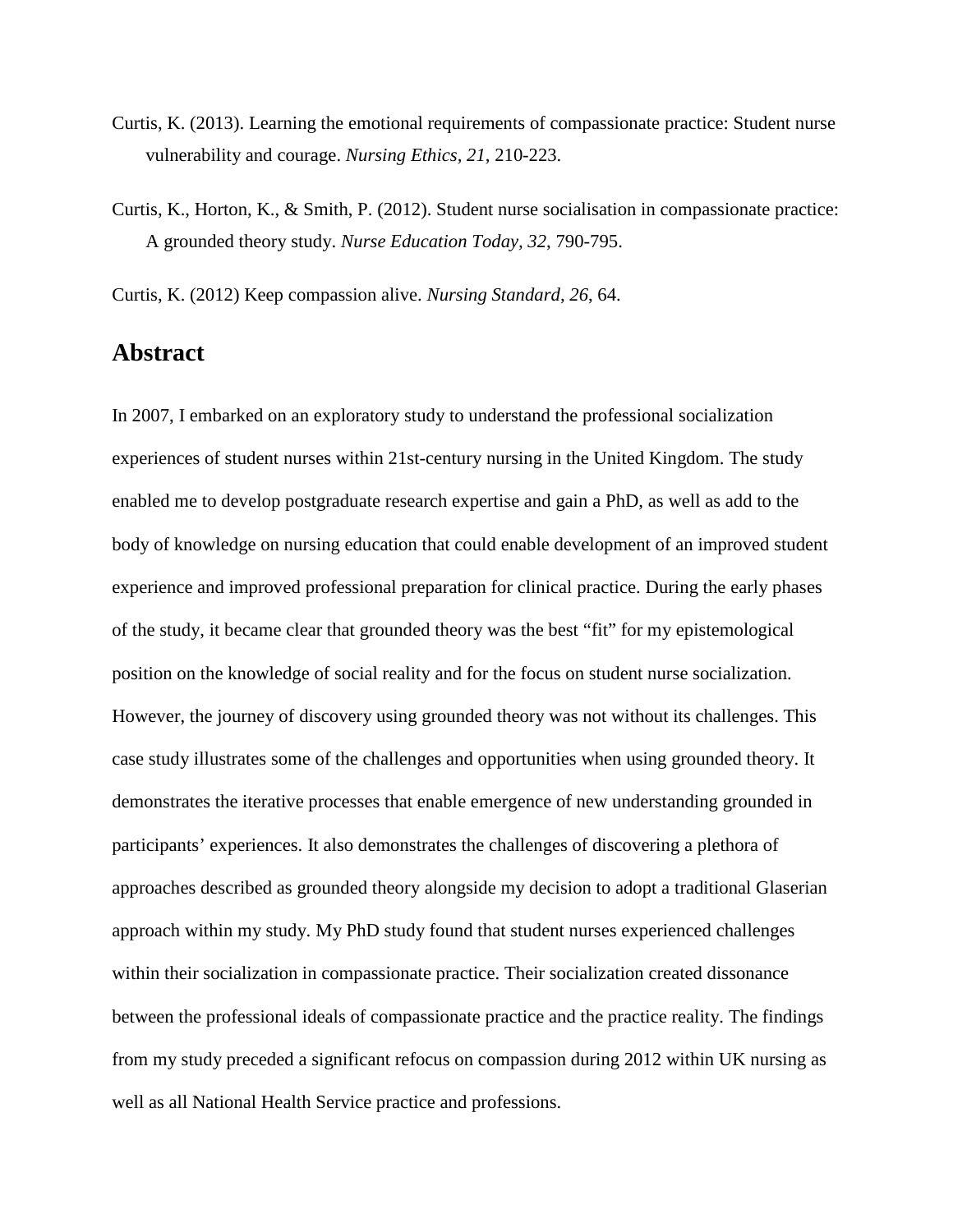#### **Learning Outcomes**

By the end of this case, students should be able to

- Understand the importance of iterative cycles in the grounded theory process
- Articulate the requirements of Glaserian grounded theory
- Have awareness of how to overcome some of the challenges during the process of analysis
- Understand the value of grounded theory to health-related research

#### **Case Study**

I became a postgraduate researcher while working within a nurse education role. I wanted to explore the socialization of compassion among nursing students—an important area of health care practice. This case study focuses on my postgraduate research journey toward completion of a PhD. I outline the experience of iterative cycles within grounded theory when using this methodology for the first time and the challenges of trusting in the emergence of a core category that explains the data during the process of analysis. I hope that the learning I gained will be of benefit to you on your research journey.

## **Background**

My postgraduate research focused on exploring the socialization student nurses experienced that enabled them to enter practice as qualified nurses who were well-equipped to thrive. At the time of my study, there was little evidence to explain students' perspectives on their socialization within 21st-century nursing in England. The best means to generate knowledge on this topic was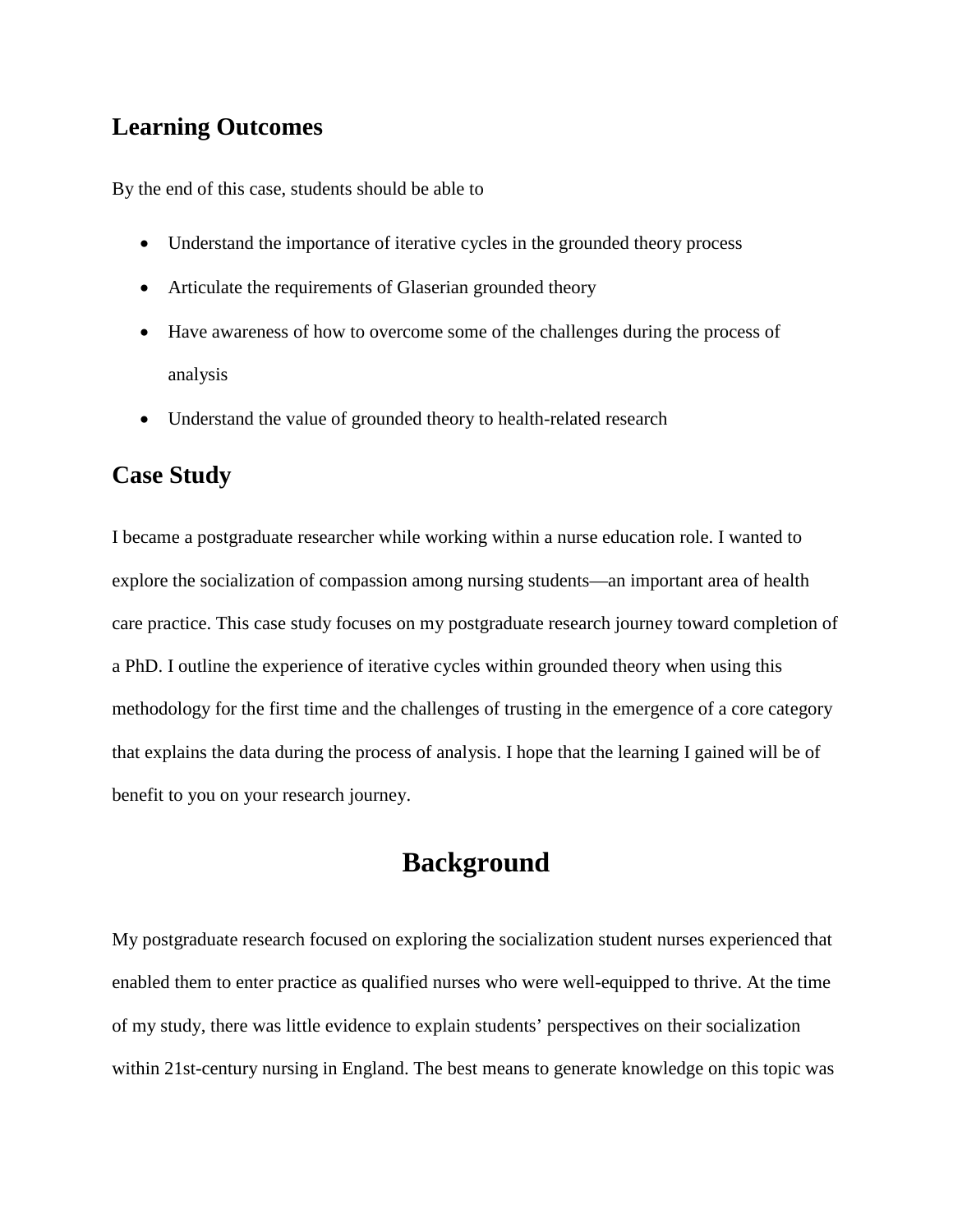to build understanding grounded in the students' own explanations of their experiences and the social interactions that enabled socialization. The theoretical basis of grounded theory is symbolic interactionism (Glaser & Strauss, 1967). Social interactionism explains that human behavior is more than reactive and behaviorist; it is based on deriving meaning from shared experiences and through communication with others who co-exist in the same environment (Marcellus, 2005).

## **Ontology and Epistemology**

My first exposure to postgraduate research methods was a discussion of ontology and epistemology. I don't think I was alone in feeling a frustration with having to understand a new and complex language, and so it took some effort to overcome that emotional reaction and engage with a reflective self-analysis on my ontological and epistemological positions. I soon realized that my personal ontological assumptions about the nature of reality are that human behavior is highly complex and influenced by a multitude of factors that are fluid and can be interpreted through exploring circumstances, interactions, and experiences. My epistemological beliefs about seeking truth also accepted that human behavior is difficult to break down and control within experiments, particularly within an exploration of the social interactions that comprise student nurse socialization, and so best suited to a constructivist rather than a deductive approach.

I therefore acknowledged that an inductive methodology would have more relevance to such complexity and thereby enable more meaning to emerge (Galvin et al., 2008; Potter, 2006). So I started to read about inductive methodologies that had "fit" with an exploration of professional socialization, such as ethnography, discourse analysis, phenomenology, and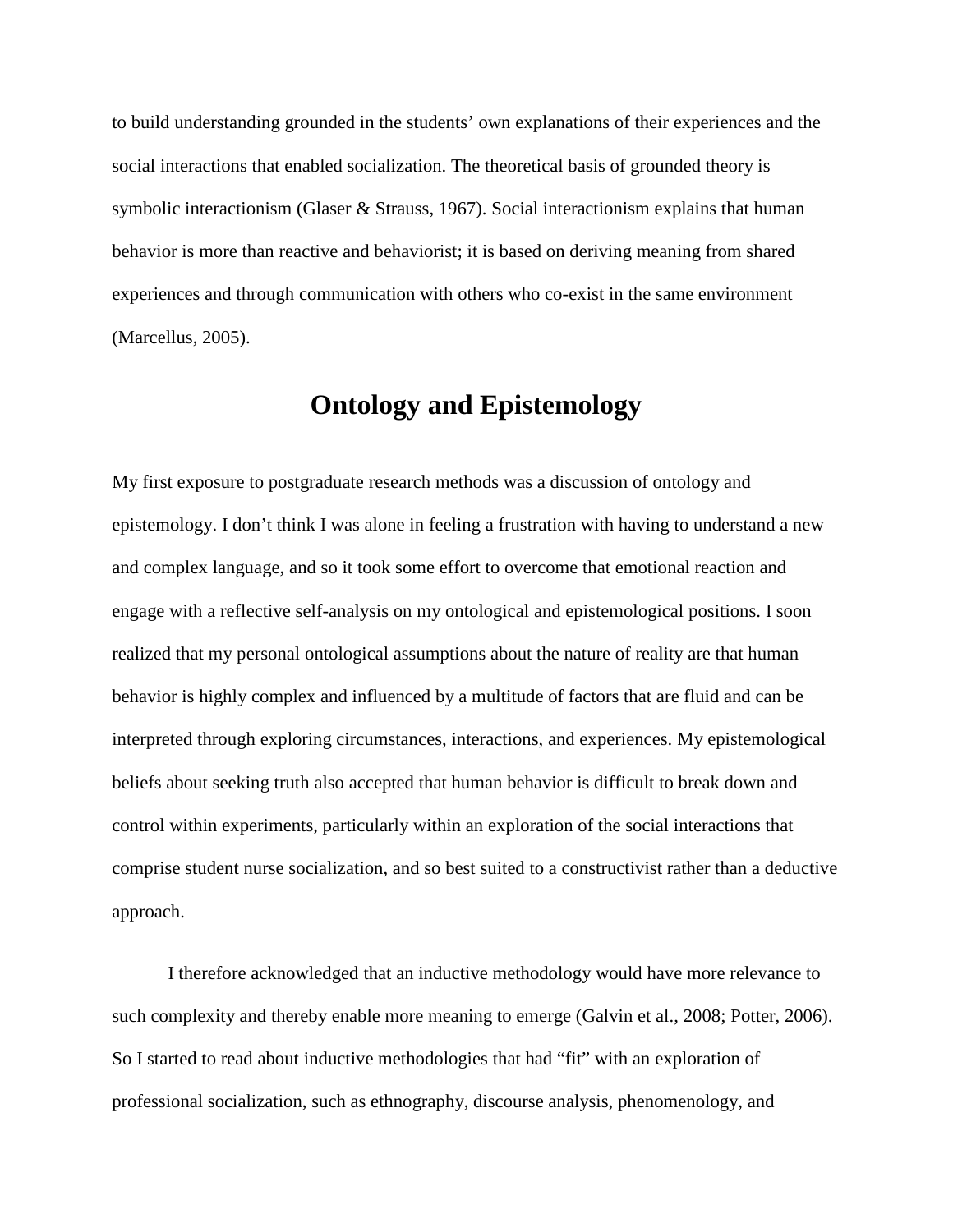grounded theory. Although it is beyond the scope of this case study to provide a detailed explanation of the comparative merits of each, all of these approaches are inductive and interpretative and can be employed to explore meaning and understanding within human experiences (Mason, 2002).

However, my interest in grounded theory arose from these explorations as it became clear it was a tried and tested methodology within nursing research (Artinian, Giske, & Cone, 2009; Charmaz, 2006). As the topic of my research was student nurses' socialization experiences, grounded theory had good fit because social interaction processes are the philosophical underpinning of grounded theory (Glaser & Strauss, 1967). Glaserian grounded theory is known as the "traditional" approach, following developments on the original processes by Anselm Strauss and Juliet Corbin (1998) and many others over subsequent years (Charmaz, 2006).

As a novice grounded theorist, it was important for me to understand the original methodology devised by Barney Glaser and Anselm Strauss in the 1960s. Glaser had examined and critiqued the subsequent iterations of grounded theory (Glaser, 1992), and I concluded from my readings that following Glaserian grounded theory would be a robust and defendable methodology for a PhD.

## **Grounded Theory**

Grounded theory acknowledges the unique and complex nature of human experiences. It also recognizes individuals' ability to shape their experiences. Grounded theory developed in the 1960s from Glaser and Strauss' sociological studies on the experiences of people who were dying in hospital. It enables a ground-up approach of constantly collecting and coding data,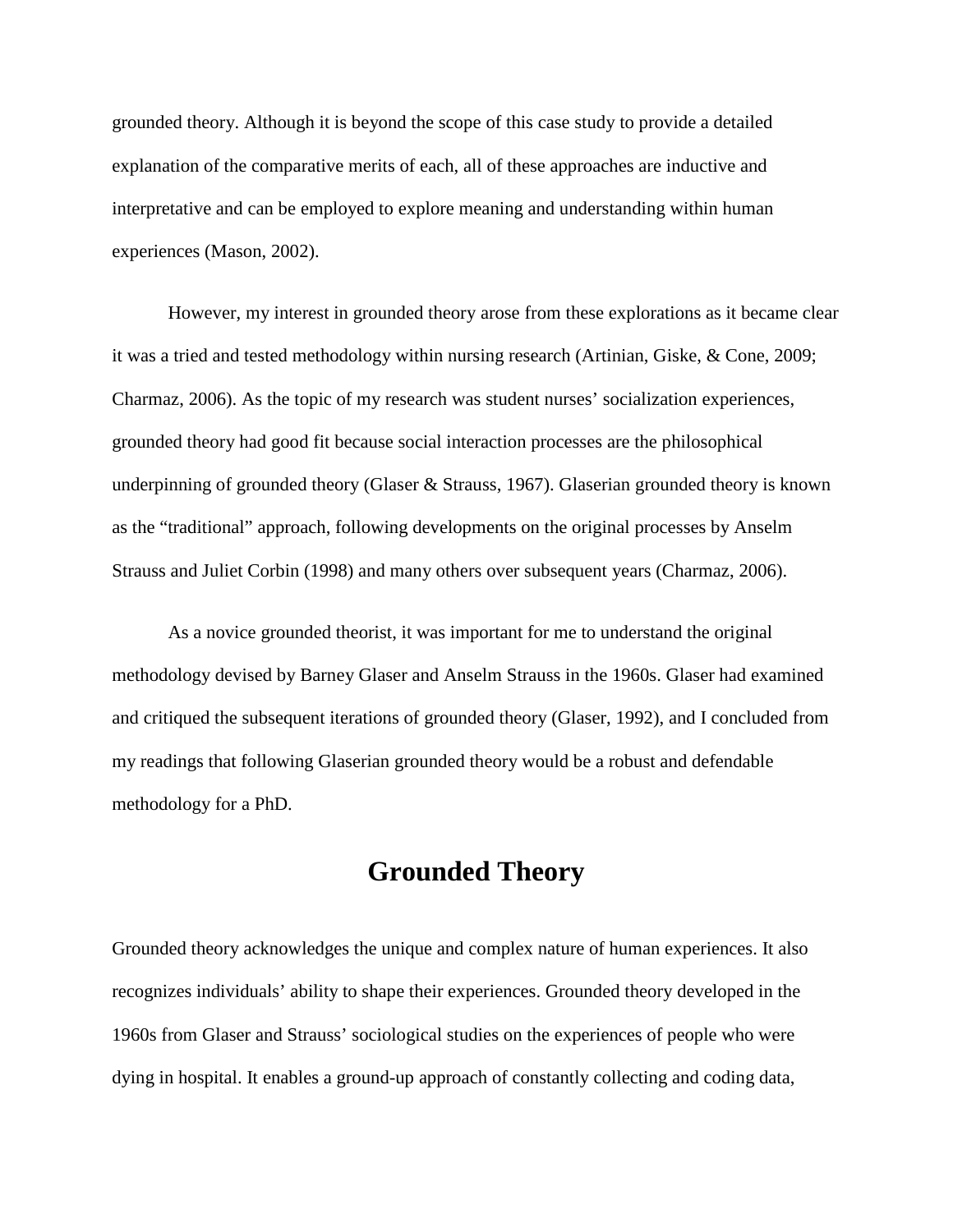comparing findings with what is already within the data and seeking further data to help clarify the findings. Grounded theory enables the emergence of new understanding within participants' experiences (Glaser, 1992).

The grounded theory process requires an iterative cycle of constantly comparing new data with emerging theory, theoretically sampling to build further understanding, and continuing to compare new data with the concepts emerging until the analysis demonstrates conceptual density and saturation is reached (Artinian et al., 2009). However, according to traditional grounded theory, literature is data and a formal literature review is not a requirement prior to data collection. The expectations of registering for a PhD program within the university were that students undertake a literature review to demonstrate that the focus for their study had merit for postgraduate research. A literature review was therefore a requirement prior to being accepted on the program, and I overcame this challenge by conducting a literature review of the minimum detail required to satisfy the university while acknowledging that Glaserian grounded theory did not require this.

## **To Do a Literature Review or Not?**

Glaser and Strauss define the process of doing grounded theory to include a literature review *only after* the independent analysis of data. However, for many postgraduate researchers, a literature review may be required within their academic supervision or program to define terms and develop an argument for the new focus of study and the rationale warranting the investment of resources for further exploration. Literature reviews also act as a point of referral with emerging concepts (Charmaz, 2006).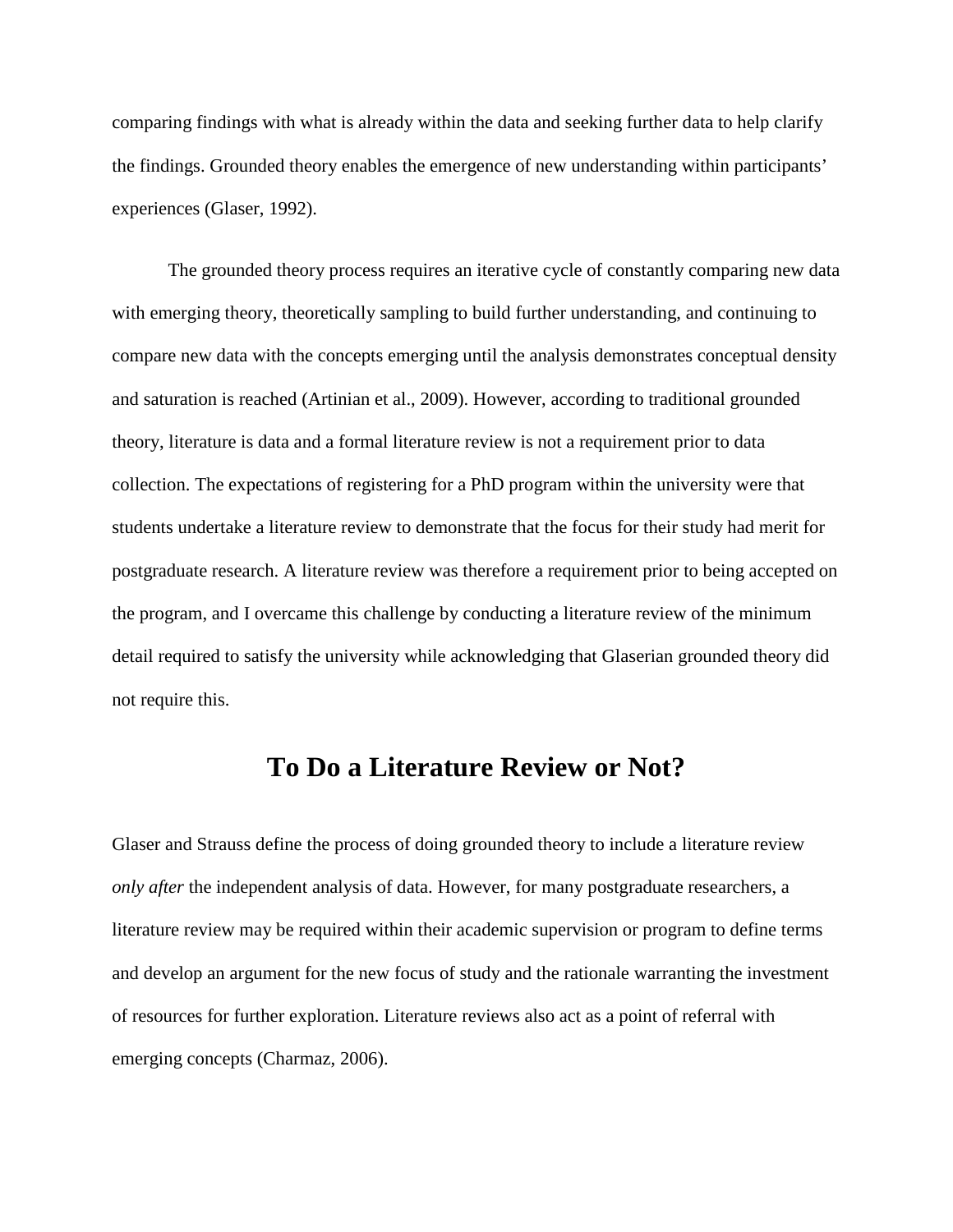Using the experiences of other researchers who had utilized grounded theory, I made a decision to undertake a limited literature review that could inform my choice of topic and provide definitions of terms and also enable me to meet the institutional expectations of the submission required for gaining ethical approval for my study. I ensured that over the course of the research, the literature review was iterative to capture new areas of interest emerging from within the data. This iterative literature review approach did not influence the direction of the data collection or analysis, and so enabled me to retain the rigor of grounded theory (Artinian et al., 2009). I was also very careful to complete detailed memos when reviewing literature before, during, or after data collection and analysis. In this way, I could demonstrate how I had not preempted or directed the focus of the study or the emergence of new grounded theory, as Glaser (1992) warns that literature reviews can create temptation for forcing findings into a preconceived pattern.

## **"Best Fit"**

Following the original development of grounded theory by Glaser and Strauss, the methodology evolved in several directions, using different ways of analyzing data and generating grounded theory—the Strauss and Corbin (1990, 1998) and the Glaser (1992) models. Both models retained the fundamental processes of data collection, coding, comparing, categorizing, theoretical sampling, and developing a core category from which arose the theory (Walker & Myrick, 2006). Their differences lay within the coding process and with the use of verification.

Glaser's coding process retained most of that within the original Glaser and Strauss approach and comprised substantive (open and selective) coding and theoretical coding. The substantive codes were brought together into an emerging theory without preconceived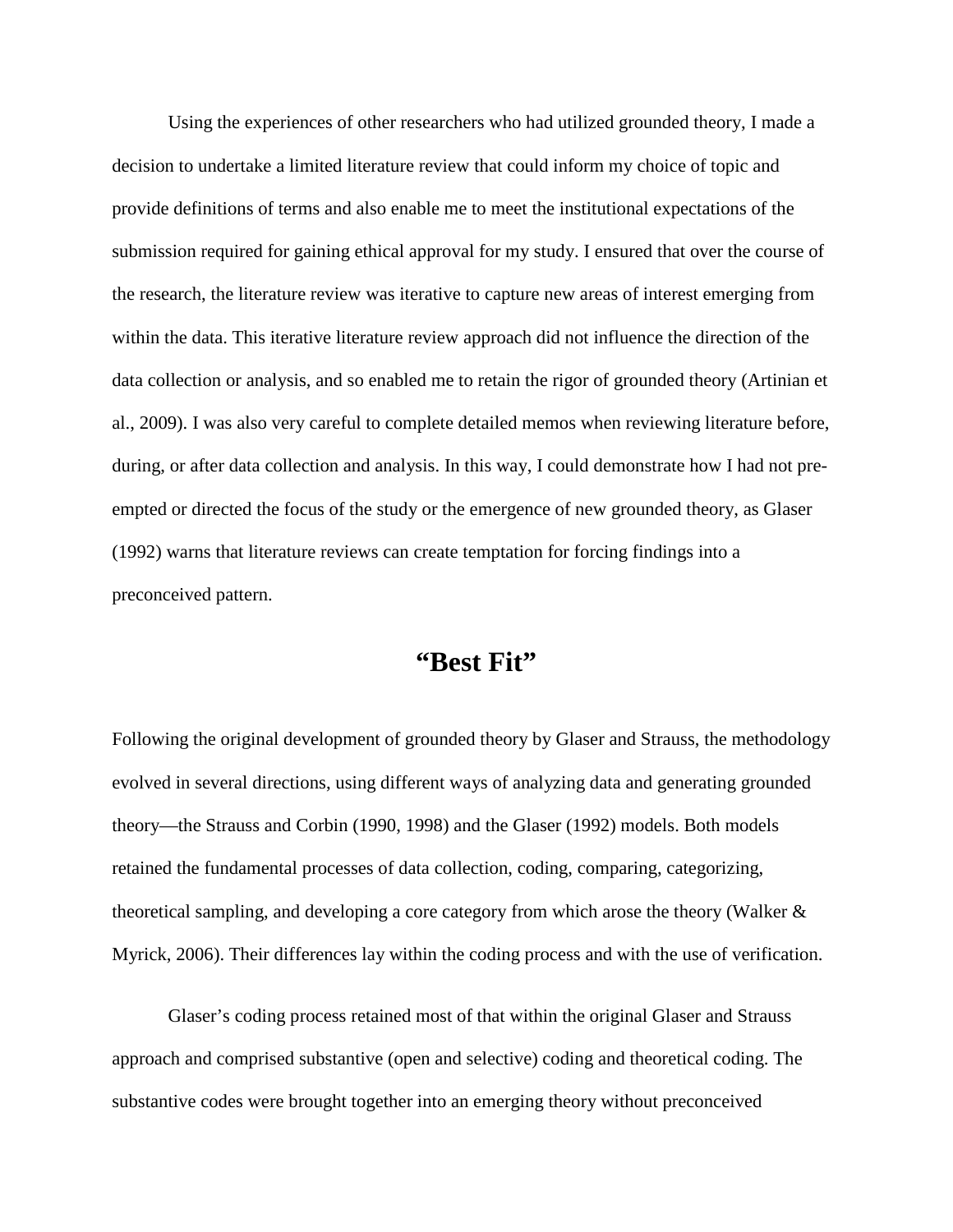categories. Strauss and Corbin's coding process, however, evolved to consist of open, axial, and selective coding happening concurrently and with researcher interventions within each phase, such as using structural grids in axial coding. Glaser argued that defining the dimensions of a category resulted in "forced coding," and this could limit the grounded theory and that the dimensions should be a part of the theoretical coding, not the open coding phase. Axial coding according to Strauss and Corbin (1998) was the process of connecting open codes to understand categories, through a process of identifying the phenomena in which the data sit. These phenomena can be made up of the conditions in which the phenomena exist, the actions and interactions of the participants, and the consequences of action or interaction.

Glaser, however, did not recognize axial coding as compatible with grounded theory and argued that selectively coding around a core category, allowing the theoretical concepts to emerge from the data, was the process required for "true" grounded theory. It is important to note that many researchers have utilized grounded theory from a blend of these analytical approaches. An example of this is the use of axial coding to frame the process of analysis so that this frame may extend but also limit the analysis, depending on the subject of the research and the ability of the researcher to cope with ambiguity (Charmaz, 2006).

At this point, it is important for me to share with you that the arguments for conducting one form of grounded theory research over another are a matter of both personal choice and comfort with trusting in emergence of a conceptual code from within the process of analysis. My experience was one of comfort with trusting in emergence. Through my use of a Glaserian grounded theory process of analysis, I saw theoretical concepts such as "empathy's centrality to compassion" and "emotional labour" arising from my data, and my trust in emergence grew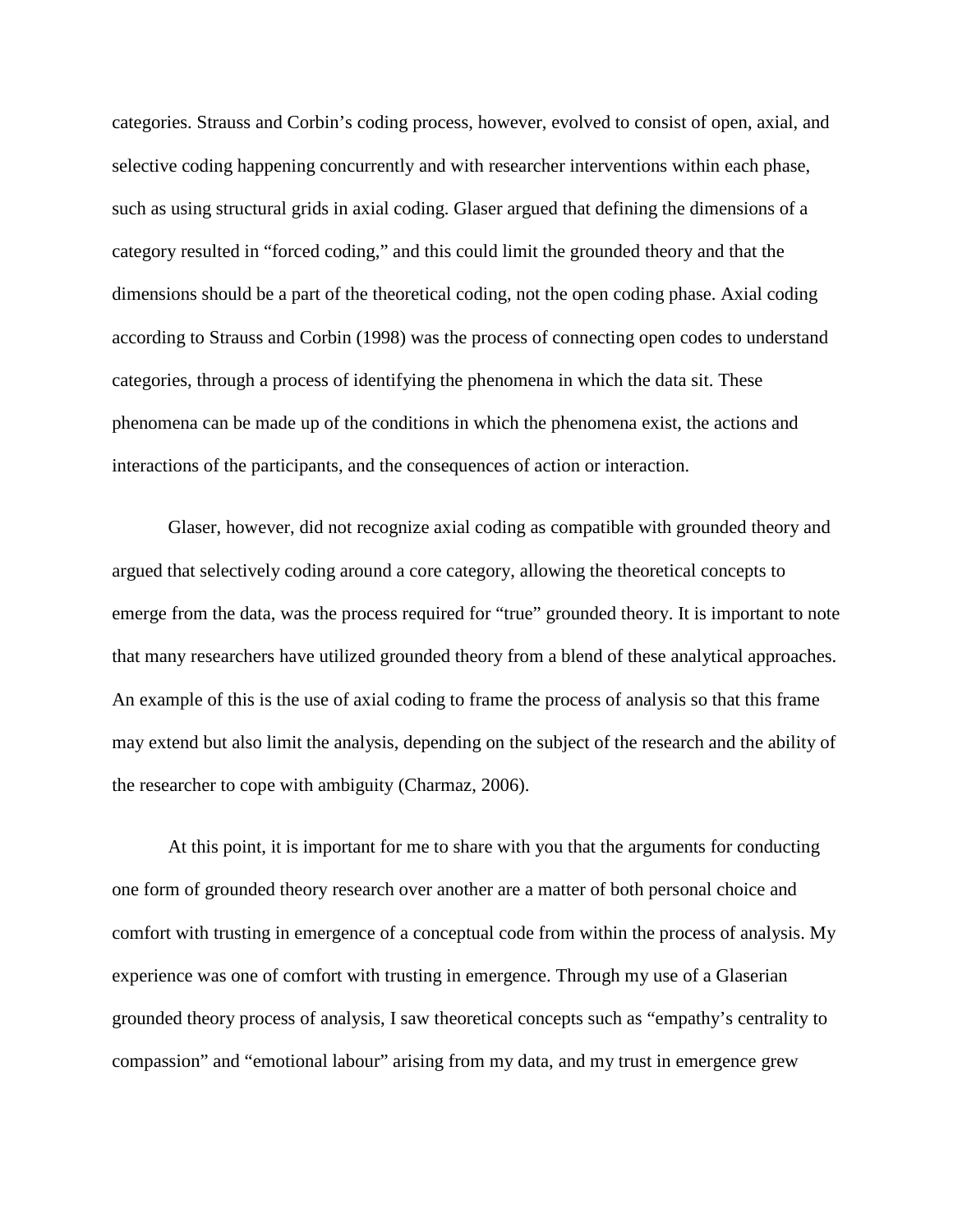stronger. I felt increasingly able to use open and selective coding, constant comparisons, and my memos to understand, explore further, and underpin my analysis.

# **The Iterative Cycle of Theoretical Sampling, Data Collection, and Analysis**

Iteration means "repeated effort"; within research, it requires going back to initial stages of the research processes again and reviewing and repeating stages to ensure the research remains grounded within the data. Within my grounded theory exploration of student nurse socialization in compassionate practice, I found myself following an iterative approach on several fronts: data collection with constant comparisons and analysis, theoretical sampling, and literature reviewing (Figure 1).

#### **Figure 1.**

Caption: The iterative cycle of Glaserian Grounded Theory.

The iterations of interviewing students and analyzing their data enabled me to see connections and gaps in my understanding that led to theoretical sampling, where more data could be sought to illuminate the gaps, followed by further analysis. This construction of understanding, grounded in student's interview data, gave me a new and exciting insight into their reality. The research process was so grounded in the students' experiences that I had increasing confidence that my data and the emerging theory to explain their socialization in compassionate practice reflected the truth within their reality.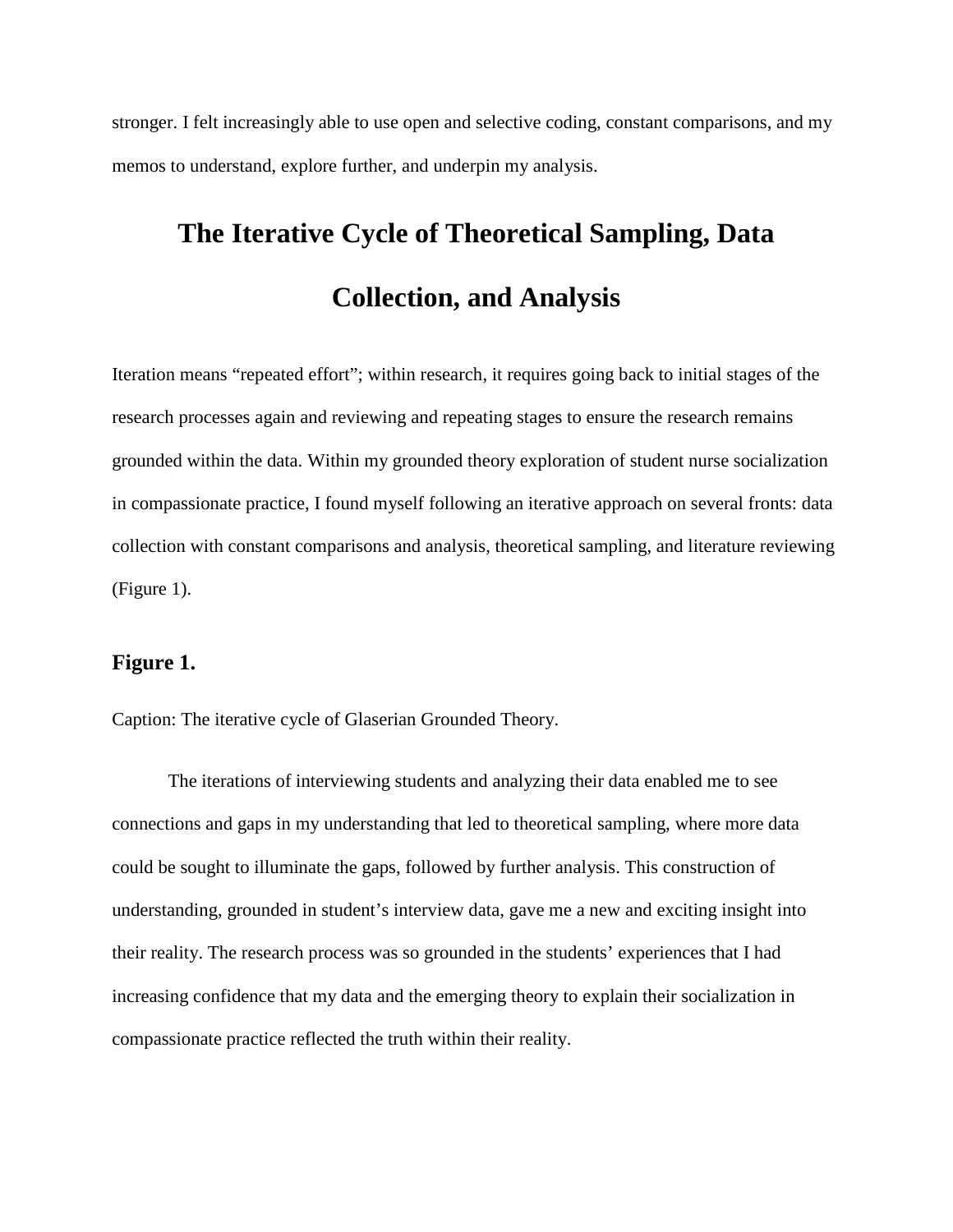### **Trusting in Emergence**

Glaser and Strauss proposed that rigor within grounded theory came from the credibility, trustworthiness, and plausibility of the research process and theory generation. Glaser added that the credibility of grounded theory lay with four criteria: fit, work, relevance, and modifiability. The categories must not be forced or selected, but generated through fitting and re-fitting them to the data. Grounded theory needs to explain what is happening within the data and how the theory accounts for the way participants resolve their concerns.

For my study exploring professional socialization experience of student nurses, the data identified a significant concern regarding the dissonance between the professional expectations and ideals of compassionate practice and the practice reality full of challenges to compassionate practice. Grounded theory must move from describing what is happening to an understanding of why it is happening. For my study, the reasons for the dissonance were evident in several components of the students' socialization, the diversity in the enactment of the role of a nurse, the diversity in values of the people who are nurses, the contradictions in expectations on students in terms of their emotional connectedness with nursing and role boundaries, and the external pressures that conflict with individualized nursing care. Through this understanding, a new theory of student nurse socialization in compassionate practice emerged.

This theory coincided with a report into care failings within Mid-Staffordshire, resulting in a national enquiry by Robert Francis (Department of Health [DH], 2010) and a new era of compassion awareness within the UK health services and National Health Service (NHS, 2012) practice. The research was published in national and international peer-reviewed professional journals and further disseminated through conference presentations locally, nationally, and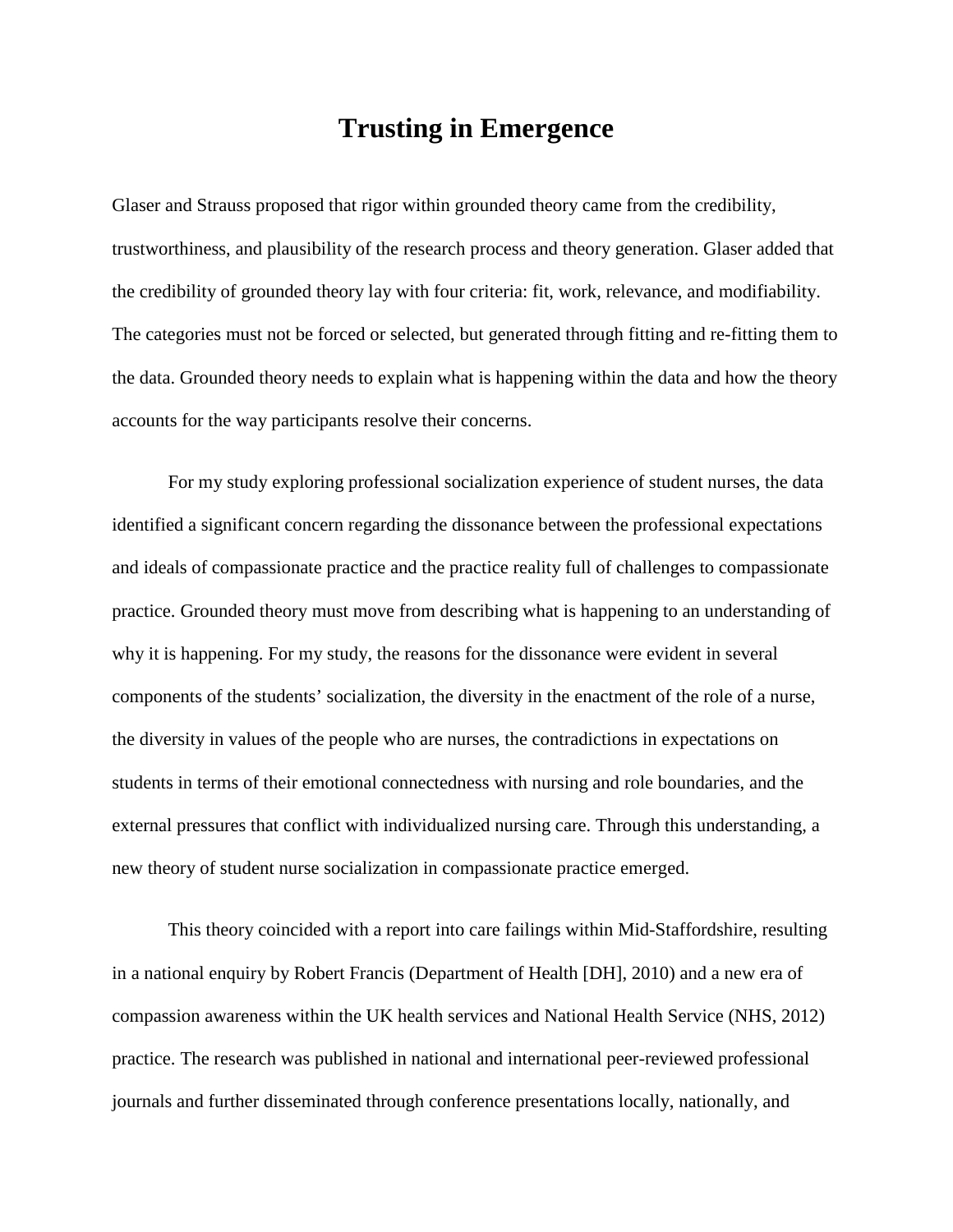internationally. The resulting impact of the research findings on nursing education and practice was due to its credibility, and that in turn was because understanding had emerged firmly grounded in student experiences through the process of Glaserian grounded theory.

## **Conclusion**

The rewards of completing research that has genuine impact are great. Impact in nursing research comes from findings that have meaning and can develop or improve practice. From my research study, the new grounded theory for socialization in compassionate practice enabled insight into the disharmony between professional expectations of compassion and the reality of practice that was not always conducive to compassion. This new theory enabled better understanding of student experiences so that ways to support students for registered nurse practice, such as managing the emotional labor expectations within nursing, could be identified and implemented. Through a robust process of research and through overcoming some of the challenges of using grounded theory as described herein, the research had rigor and invoked a sense of confidence in the generated theory.

Completing a rigorous grounded theory study not only opens up new avenues for the researcher in terms of career progression and further research funding but also enables the researcher to gain expertise that can be shared and disseminated. I hope that by sharing some of the research challenges I experienced as I learned about grounded theory and selected a Glaserian approach, you will be better able to identify solutions to the challenges you experience on your research journey.

## **Lessons Learned**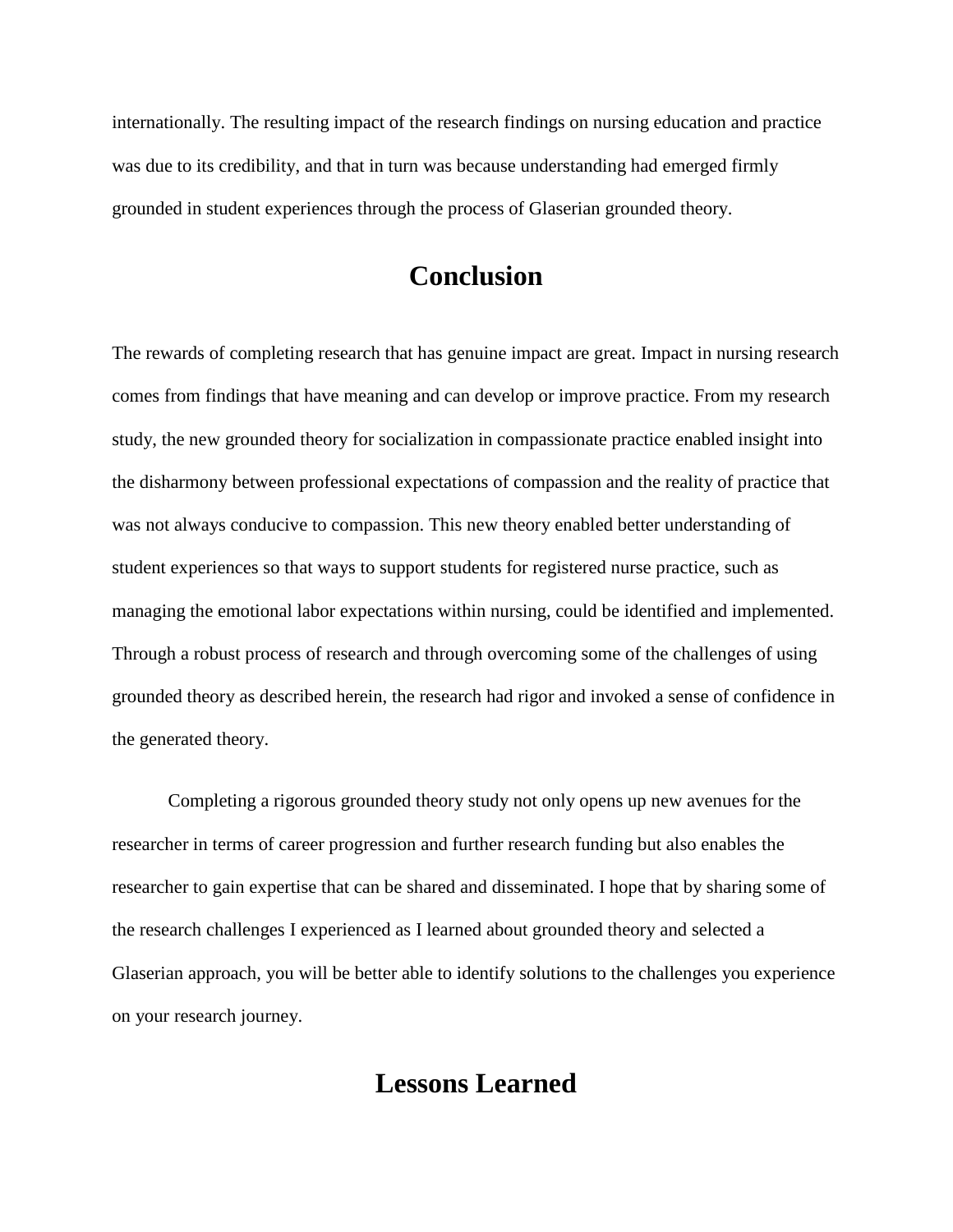- 1. Be open to new research language and methodologies and read, read, read—so that the language and approaches become familiar.
- 2. Where methodological challenges present themselves, such as whether to undertake a literature review or not, explore what others have done before you and then own and justify your decisions.
- 3. When there are differing opinions on how to undertake a specific method of analysis, explore the options through the studies of others, going back to original manifestations of the analytic processes where available, and if possible, test them with your data to identify the best "fit."
- 4. Share your experiences with peers and support each other to overcome obstacles, as very few novice researchers complete a research journey devoid of challenges.

## **Exercises and Discussion Questions**

- 1. What do you understand about ontology and epistemology and how this relates to your research?
- 2. Reflect on your own epistemological beliefs and how these shape your choice of methodology.
- 3. What are the differences between traditional Glaserian grounded theory and Strauss and Corbin's grounded theory?
- 4. Explore how a novice researcher could justify not following expected processes such as preliminary literature reviews where these conflict with accepted processes within a methodology such as grounded theory.
- 5. What do you understand about iterative cycles in grounded theory?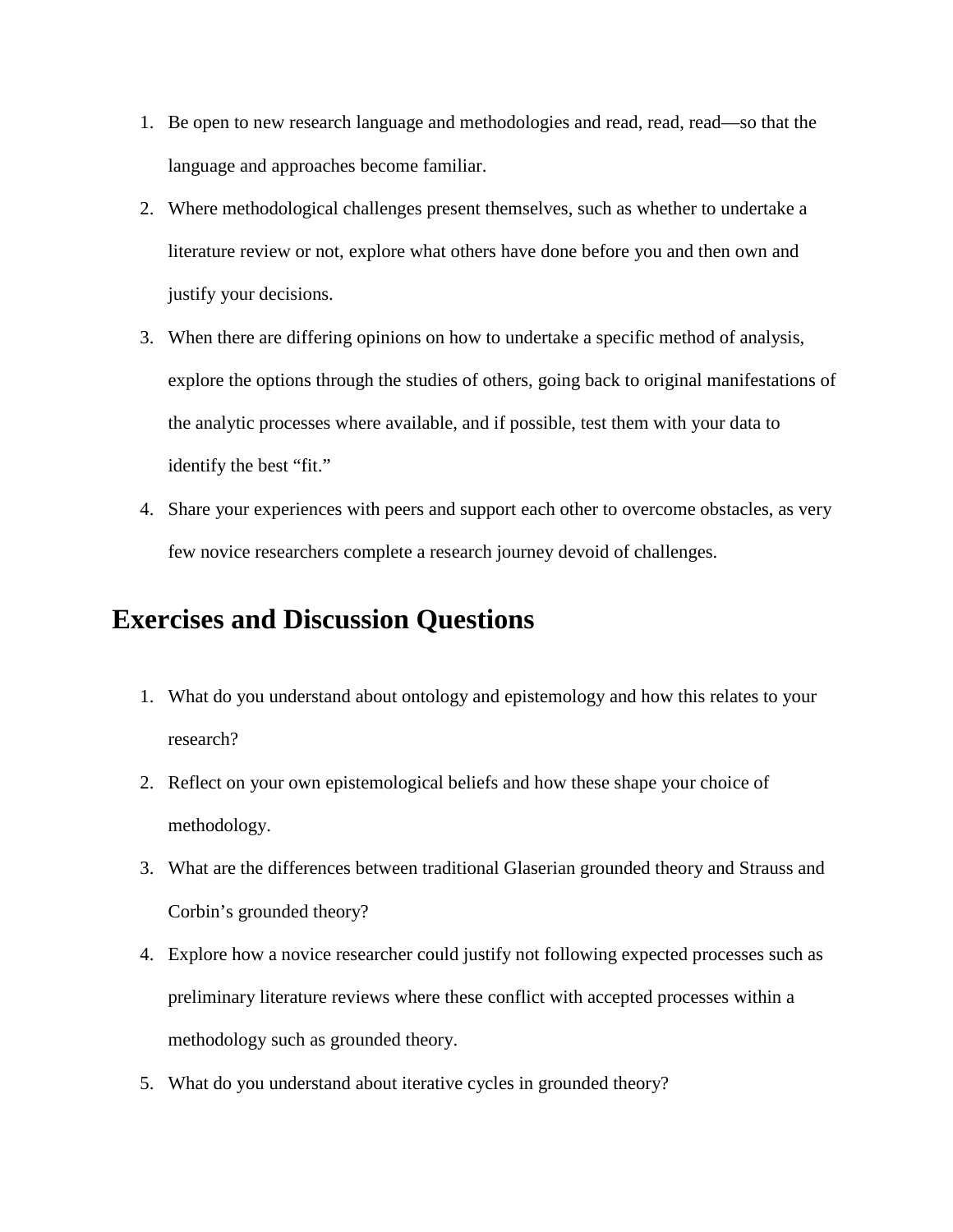6. Explain the purpose of iterative cycles in grounded theory and how can these be used effectively?

## **References**

- Artinian, B. M., Giske, T., & Cone, P. H. (2009). *Glaserian grounded theory in nursing research: Trusting emergence*. New York, NY: Springer Publishing Company.
- Charmaz, K. (2006). *Constructing grounded theory: A practical guide through qualitative analysis*. Los Angeles, CA: SAGE.
- Department of Health. (2010). *Robert Francis enquiry report into Mid-Staffordshire NHS Foundation Trust*. Retrieved from https://www.gov.uk/government/uploads/system/uploads/attachment\_data/file/279124/0947. pdf
- Galvin, K., Emami, A., Dahlberg, K., Bach, S., Ekebergh, M., Rosser, E., . . . Uhrenfeldt, L. (2008). Challenges for future caring science research: A response to Hallberg (2006). *International Journal of Nursing Studies, 45*, 971-974.
- Glaser, B. (1992). *Basics of grounded theory analysis*. Mill Valley, CA: Sociology Press.
- Glaser, B., & Strauss, A. (1967). *The discovery of grounded theory: Strategies for qualitative research*. Chicago, IL: Aldine Publishing Company.
- Marcellus, L. (2005). The grounded theory method and maternal-infant research and practice. *Journal of Obstetric Gynecologic & Neonatal Nursing, 34*, 349-357.